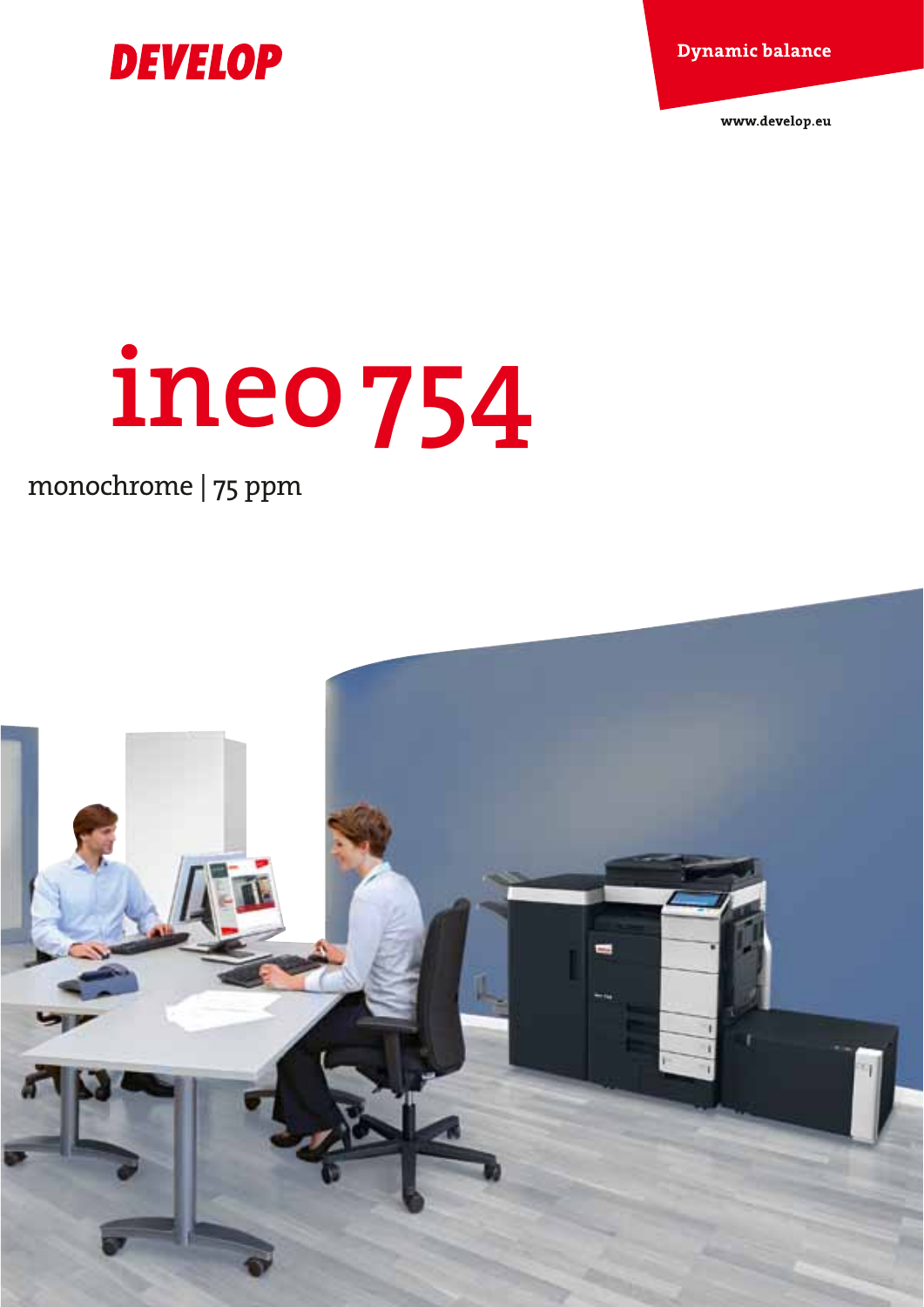## **A highly productive investment** in a high- end office machine

**Why invest in an ineo 754? Because this high-end monochrome machine will boost the productivity of your printing, photocopying and scanning processes – and leave staff with much more time to concentrate on their daily office work. Most high-end office systems claim to be fast and productive, but does that justify the investment in a new machine? We believe not, because a higher engine speed alone will not necessarily increase the productivity of your document workflow. What happens before and after a job is printed is just as important, and that's where the ineo 754 can make a decisive difference:**



#### **Impressive productivity**

- **>**  Improved efficiency as a departmental or corporate printshop device through highly versatile finishing functions
- **>**  Greater media flexibility through a wide range of in-house printing options – from forms and postcards to 1.2 metre banners
- **>**  High-speed colour scanning
- **>**  Support in everything from simple single-page scanning to high-volume archiving functionality
- **>**  Ease of use, even for non-technical users, thanks to an 9-inch colour display, an intuitive operating menu and a display that can be tailored to an individual user's needs

#### **All the speed you need**

The ineo 754 prints and copies at 75 A4 pages per minute (ppm). That means your staff can leave this machine to get on with any high-volume job while they carry on with their daily office work. In the multi-user environment of a departmental device or centralised office location and at an in-house printshop, this will also eliminate job queues, or at least shorten waiting times. Since this machine prints or copies in duplex mode at full speed, it will also save you money by reducing your paper consumption on high-volume jobs.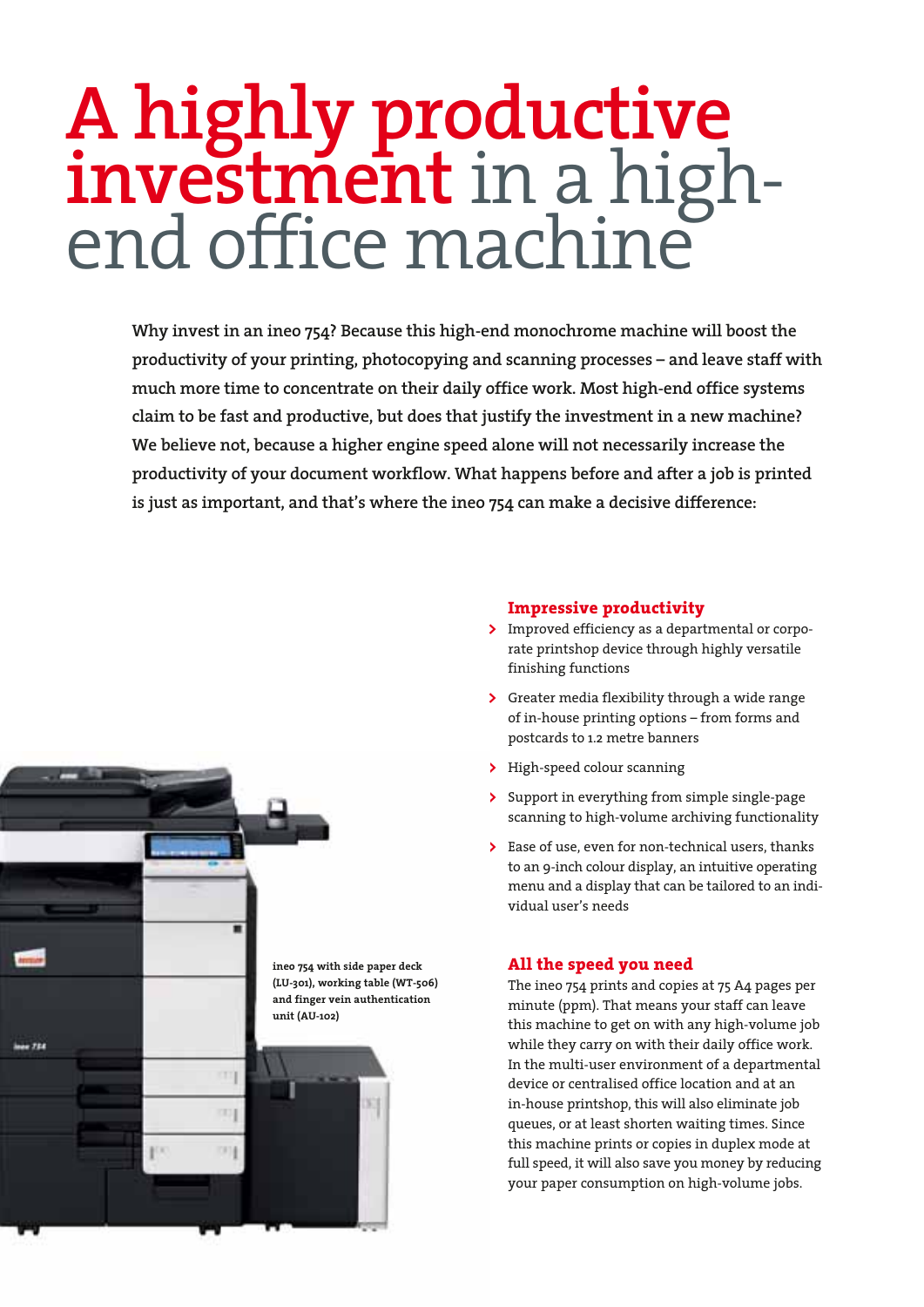

**ineo 754 with side paper deck (LU-204), staple finisher (FS-535), z-fold unit (ZU-606), saddle kit (SD-512) and post inserter (PI-505)**

#### **Persuasive ease of use**

"The more sophisticated an office machine is, the more complicated it gets to use." It's a complaint you often hear. If your high-end machine is a devil to operate, it's time you switched to an ineo 754. Because its ease of use ensures that every user will benefit from the wide range of features and functions. The 9-inch multi-touch colour display has been designed to suit smartphone users, e.g. with drag&flick functionality, a finger-swiping menu and plenty of pop-ups to ensure nobody gets lost in a confusing sub-menu maze. Since the colour screen is as big as a tablet, it is easy to read, clearly arranged and displays all the important functions in one go. Besides, navigating the menu is simplicity itself. All this adds up to a big increase in office productivity, as users will spend less time setting up jobs.

#### **More efficient workflow**

The document workflow in many businesses leaves plenty of room for improvement. Here, the ineo 754 has a lot to offer. In the time-consuming process of scanning large documents, for example, the ineo 754 greatly reduces the time office workers will spend at the machine since it scans at up to 180 images per minute (ipm). What's more, the software tools Develop offers as optional extras will reduce the amount of manual work involved in everyday tasks. convert+share, for example, converts scanned documents into the required format and sends them to any given destination. And store+find eliminates time-wasting document searches by ensuring each and every document can be located fast.

#### **Great flexibility in finishing and media**

When investing in a high-end office machine, you should take a critical look at the kind of output it delivers. After all, simply printing or copying at high speed is rarely good enough for a device in a large department, centralised office location or in-house print shop. That's why the ineo 754 offers a wide range of finishing options varying from simple stapling to professional booklet making, where colour cover insertion or letter folding three pages so they fit into envelopes are particularly useful features. Besides, this machine supports a wide range of media, ranging from 52 to 300 g/m<sup>2</sup> in weight and A6 to SRA3 in size, and will even print 1.2 metre-long banners, e.g. for over-sized project plans or calculations. The bottom line is that this highly flexible high-end office machine will save you money through in-house printing of jobs you previously outsourced.

Get more out of your investment in a high-end office machine – **withthe ineo 754!**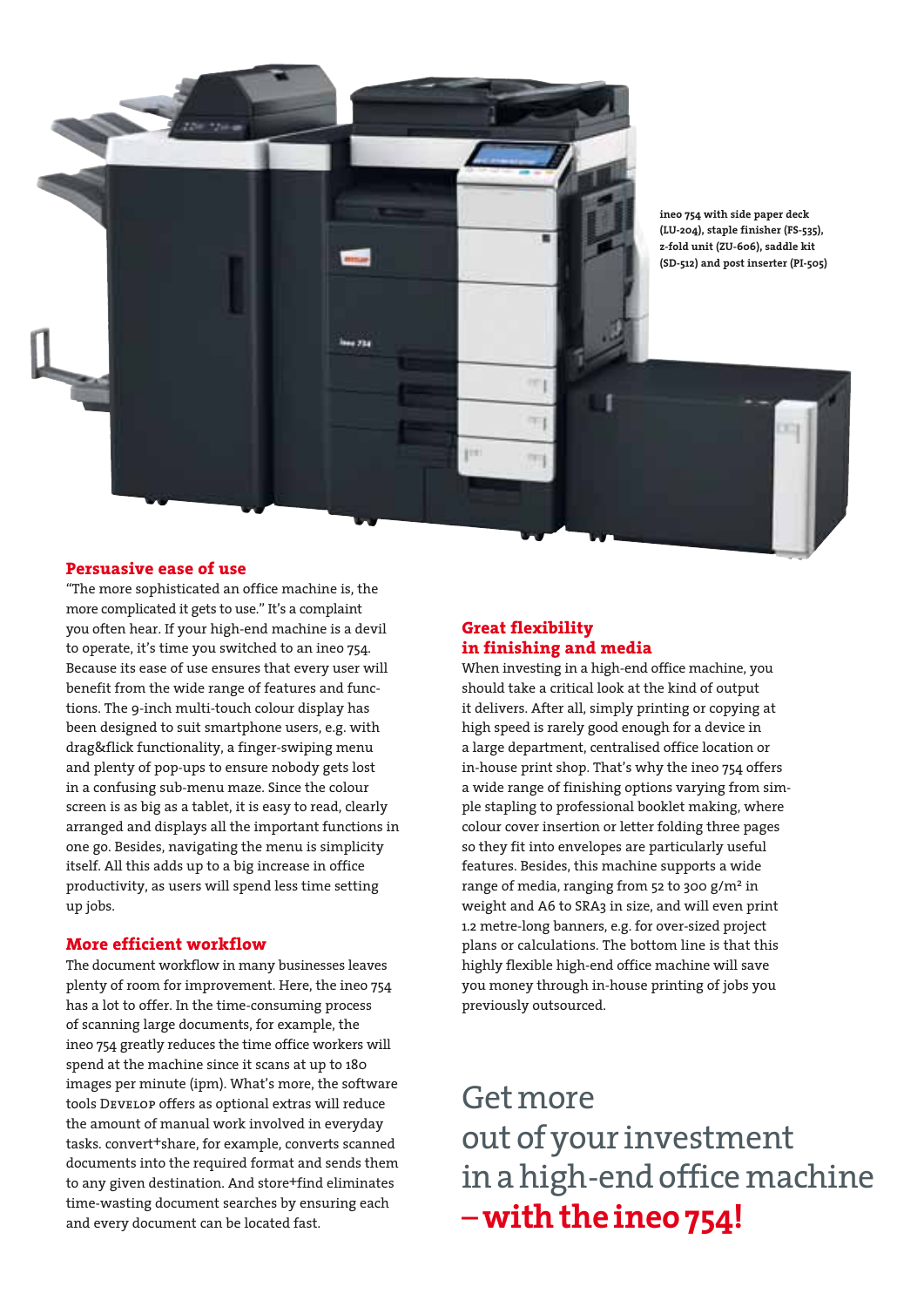## **Productivity-enhancing**

**Besides offering easy-to-use performance, the ineo 754 comes with numerous other innovative technical features that will enhance the productivity of your document workflow.** 

#### Finesse in finishing

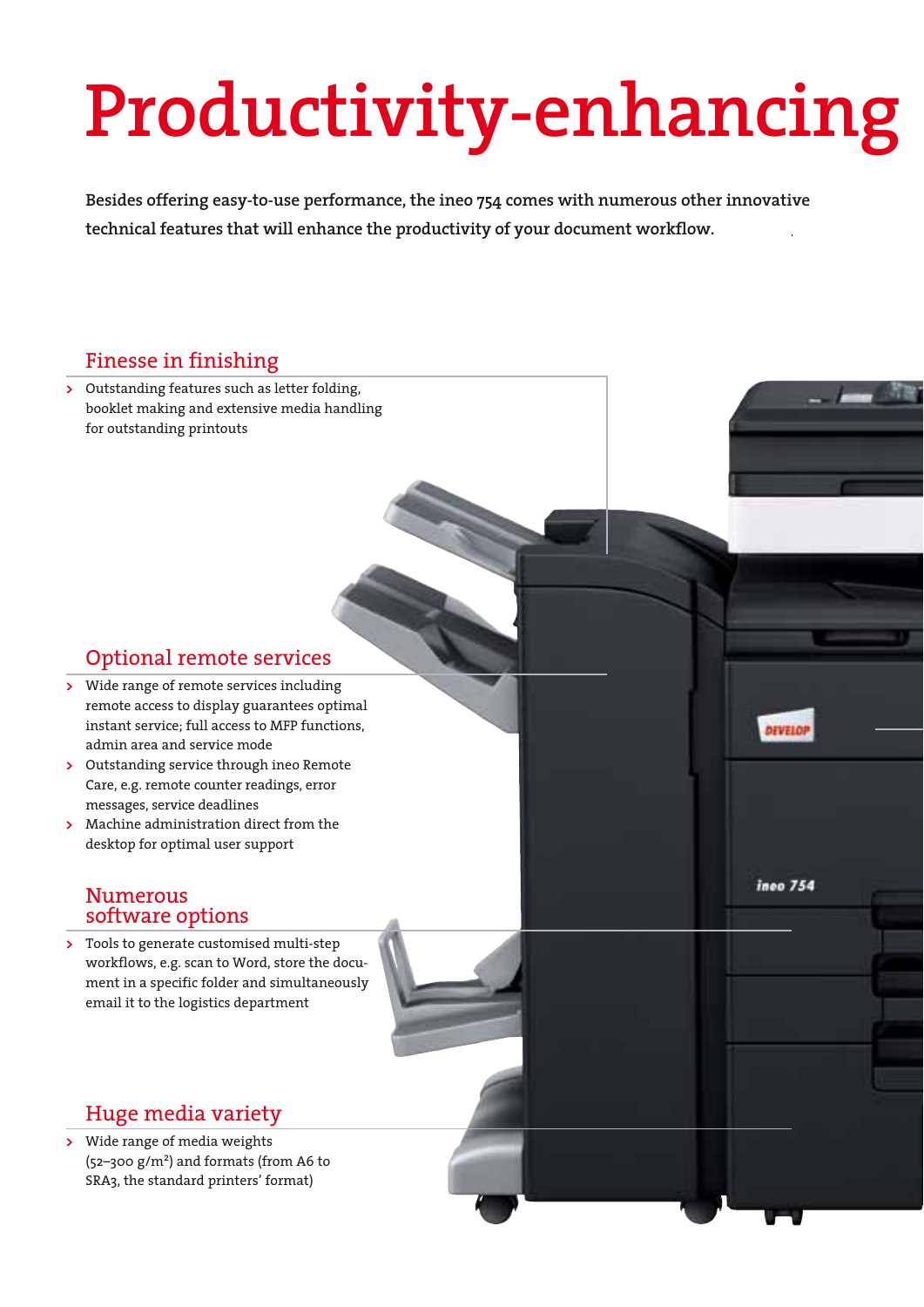## **features** – at your service

#### State-of-the-art convenience in scanning

冒

**DOLE** 

 $211$ 

 $1311$ 

EX.

**>**  High-speed scanning at up to 180 ipm combined with time-saving functions such as scan to e-mail, FTP and SMP, plus convenient features such as a standard scan to PowerPoint function, optional automatic optical character recognition (OCR) of scanned documents and scanned documents saved as PDF/A files **Individualised** 

### user boxes

**>**  Up to 1,000 user boxes – individualised storage space on the hard disk – with flexible access rights

#### Customisable smart phone-style display

**>**  Customisable to a user's needs with the chance to add or remove functions, as well as smartphone-style flick&drag operatability

#### Simple user administration

**>**  Centralised system administration with numerous freeware tools, e.g. web-based access direct from a PC workplace

#### Reassuring security features

5

**>**  Full support of SSL, IPsec, S/MIME e-mail encryption, encrypted PDF scanning and printing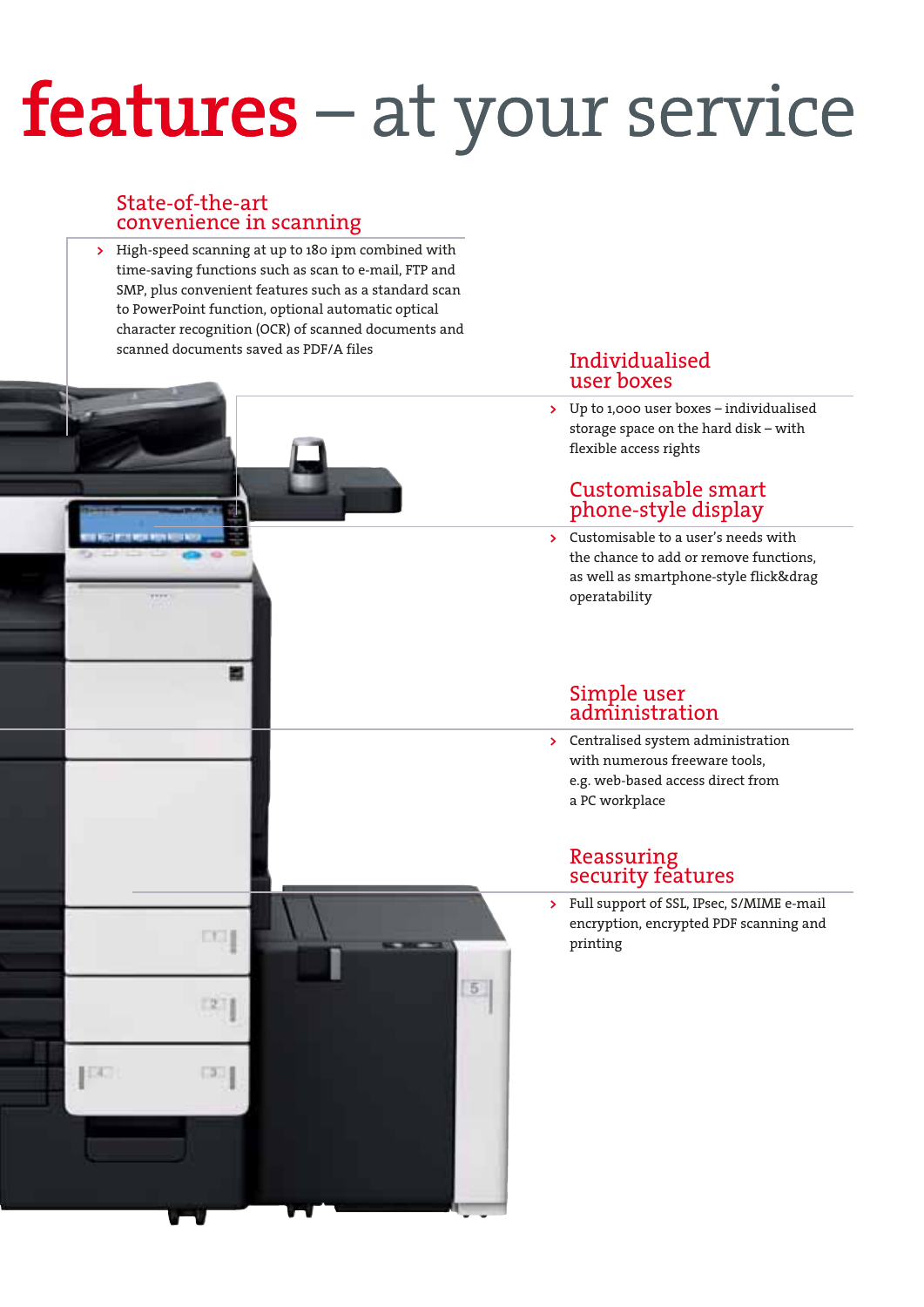## **Safe and**  environmentally **sound**

#### **Economical eco-friendliness**

Cut your energy consumption by investing in an ineo 754. This machine comes with a variety of energy-saving functions, including energy-efficient LED scanner lighting, a 3 W sleep and 0.5 W powersave mode, and a wake-up-for-scan-only technology that avoids heating the engine when it is not needed. The dynamic eco-timer automatically analyses machine usage and adapts settings to suit usage patterns, e.g. through a switch to sleep mode during a recurring lunch break. The outcome is an extremely economical power consumption – much lower than the Blue Angel and Energy Star limits. Eco-friendly and economical to run, the ineo 754 will have a positive impact on your company's carbon footprint.

#### **Data security ensured**

Viruses, Trojan horses, hacker attacks: these days, no business can afford to ignore the challenging issue of IT security. That's why the ineo 754 is certified to ISO 15408 EAL 3, the industry's security standard for multifunctional systems. What's more, it also comes equipped with numerous data-security features such as IPsec encryption, which ensures secure communication channels for all documents passing through your company's network. There is no danger of confidential documents or data getting into the wrong hands either since access to the system can be restricted to authorised users by means of the standard hard-disk encryption kit and authentication technology. This way, we ensure your sensitive data stay secure – now and in future.



**ineo 754** – the high-end production system that will boost your productivity.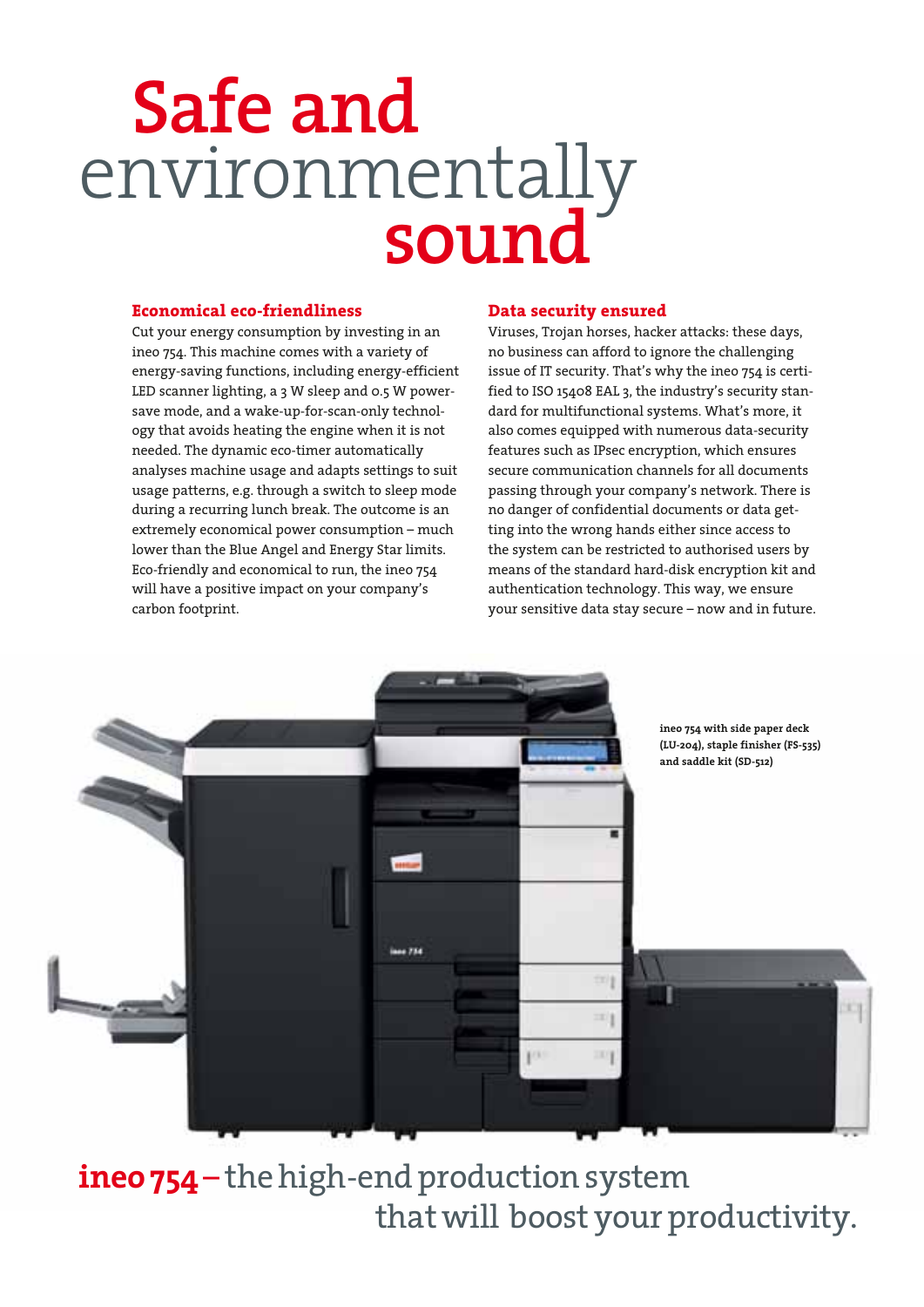